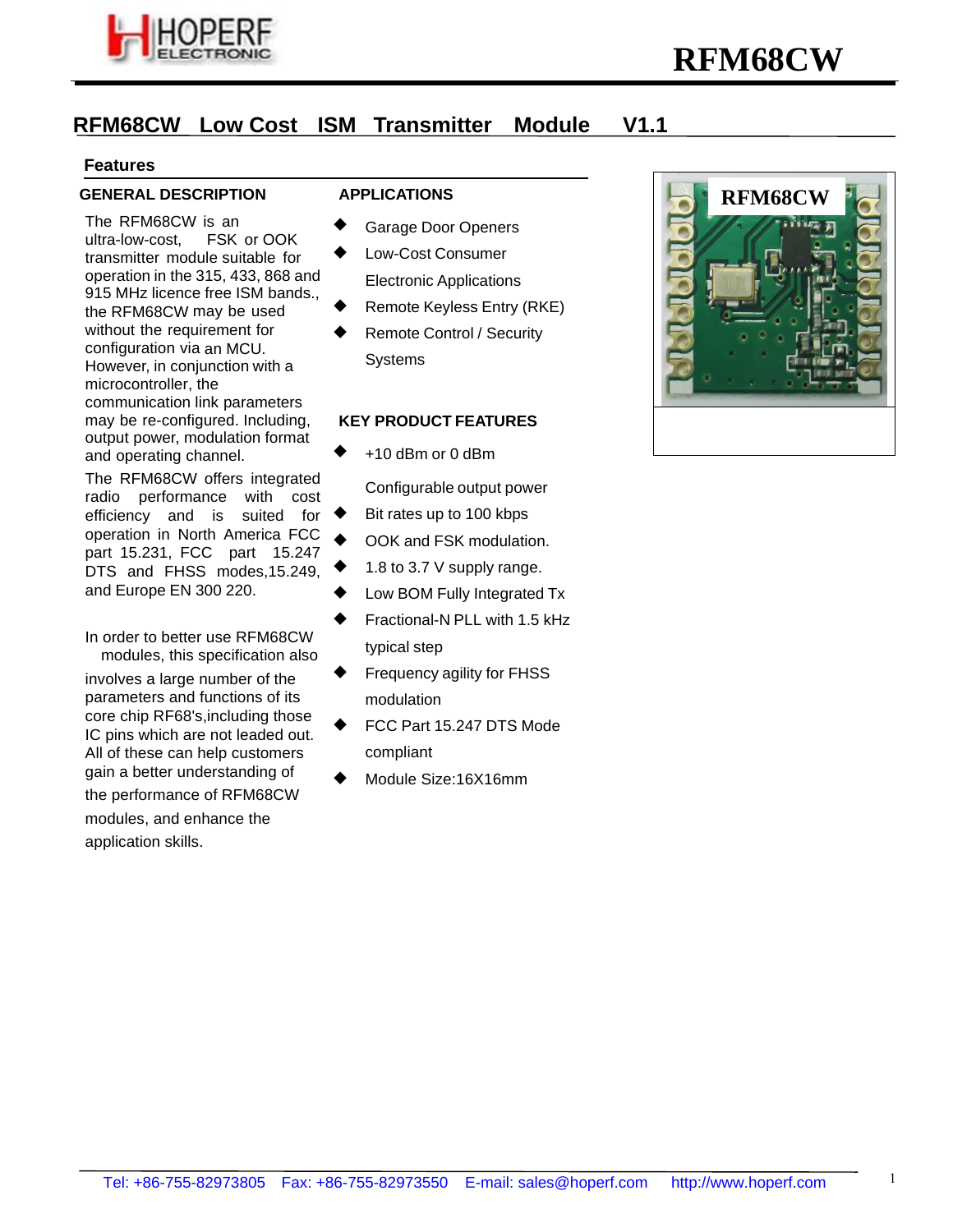

# **Table of contents**

#### **Section**

# Page

| 1. |        |  |
|----|--------|--|
|    | 1.1.   |  |
|    | 1.2.   |  |
|    | 1.3.   |  |
|    | 2.     |  |
|    | 2.1.   |  |
|    | 2.2.   |  |
|    | 2.3.   |  |
|    |        |  |
| 3. |        |  |
| 4. |        |  |
|    | 4.1.   |  |
|    | 4.2.   |  |
|    |        |  |
|    | 4.4.   |  |
|    | 4.4.1. |  |
|    | 4.4.2. |  |
|    |        |  |
|    | 4.6.   |  |
| 5. |        |  |
|    | 5.1.   |  |
|    | 5.2.   |  |
|    | 5.3.   |  |
|    | 5.4.   |  |
|    | 5.5.   |  |
|    |        |  |
| 6. |        |  |
|    | 6.1.   |  |
|    | 6.2.   |  |
|    | 6.3.   |  |
|    | 6.4.   |  |
|    | 6.4.1. |  |
|    | 6.4.2. |  |
| 7. |        |  |
|    | 7.1.   |  |
| 8. |        |  |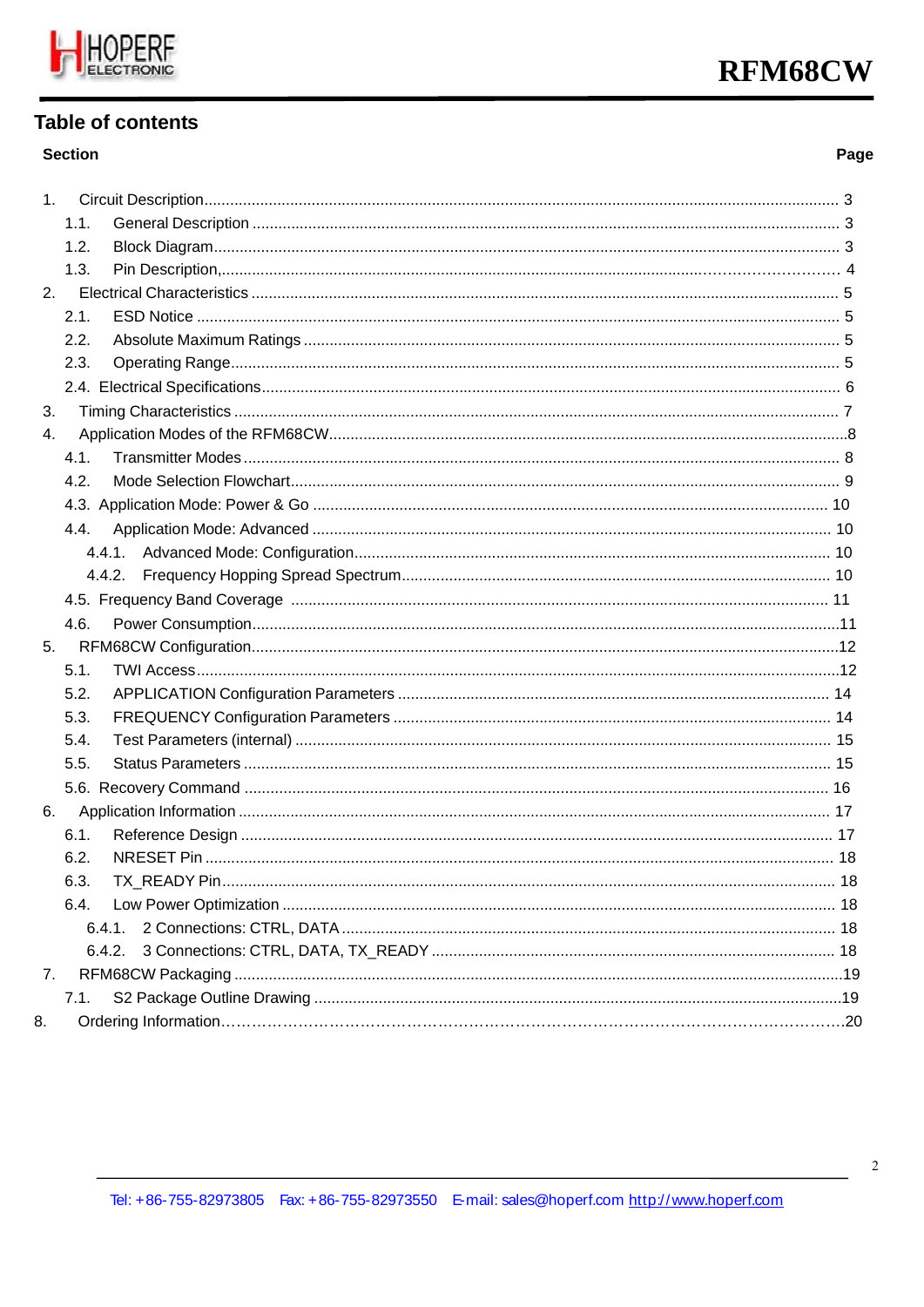

This product datasheet contains a detailed description of the RFM68CW performance and functionality.

# **1. Circuit Description**

#### **1.1. General Description**

The RFM68CW is a multi-band transmitter module capable of FSK and OOK modulation of an input data stream.

It contains a frequency synthesizer which is a fractional-N sigma-delta PLL. For frequency modulation (FSK), the modulation is made inside the PLL bandwidth. For amplitude modulation (OOK), the modulation is performed by turning on and off the output PA.

The Power Amplifier (PA), connected to the RFOUT pin, can deliver 0 dBm or +10 dBm in a 50  $\Omega$  load. Each of these two output powers need a specific matching network when efficiency needs to be optimized.

The circuit can be configured via a simplified TWI interface, constituted of pin CTRL and DATA. The pins of this interface are also used to transmit the modulating data to the module.

Another key feature of the RFM68CW is its low current consumption in Transmit and Sleep modes and its wide voltage operating range from 1.8 V to 3.7 V. This makes the RFM68CW suitable for low-cost battery chemistries or energy harvesting applications.

#### **1.2. Block Diagram**

The figure below shows the simplified block diagram of the RFM68CW

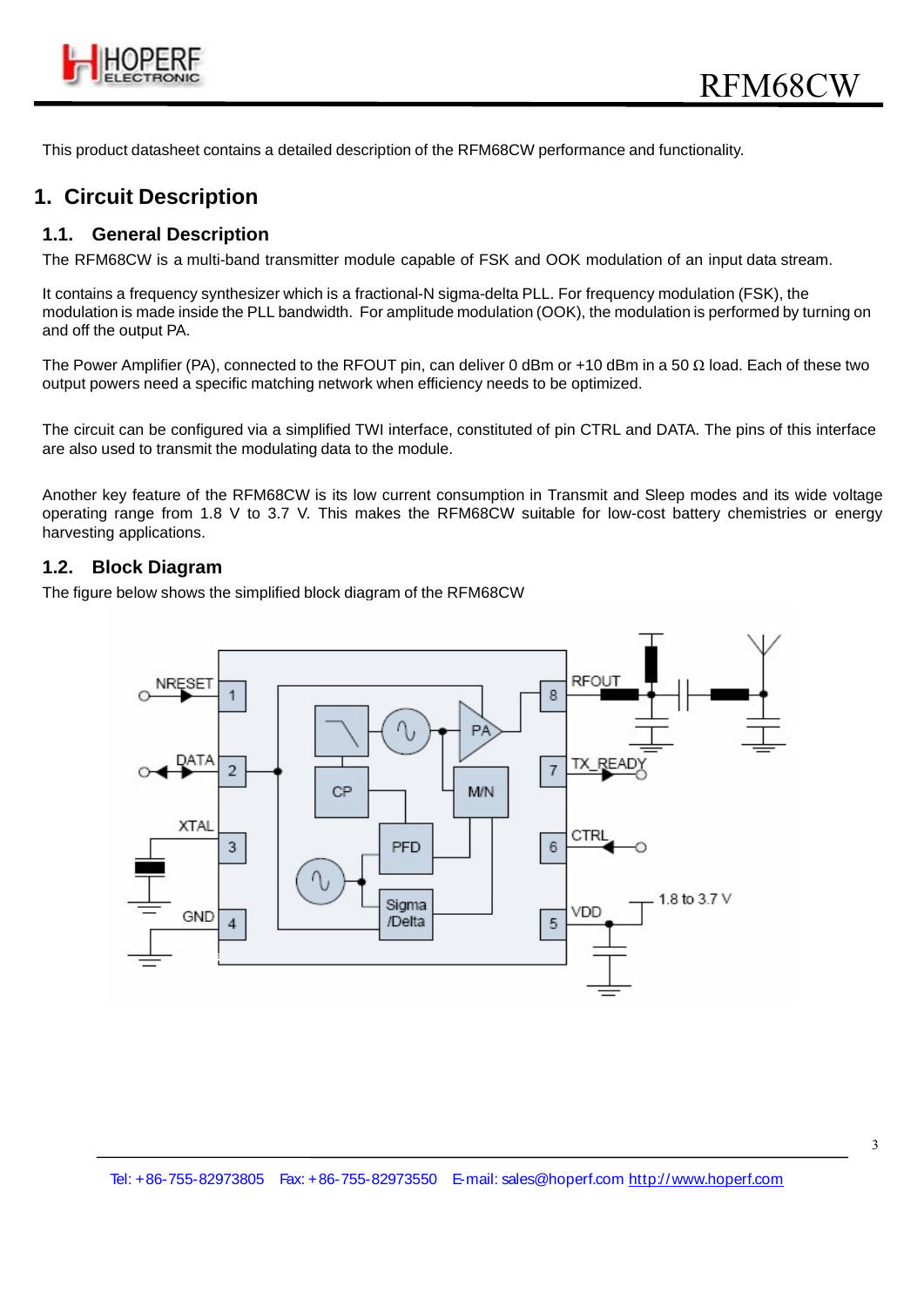

# **1.3. Pin Description**

*Table 1 Description of the RFM68CW*

**Pin Diagram (TOP)** 



# **Pin Description**

| <b>Number</b>   | <b>Name</b>   | <b>Type</b> | <b>Description</b>                                         |  |  |  |  |  |
|-----------------|---------------|-------------|------------------------------------------------------------|--|--|--|--|--|
| 1               | <b>ANT</b>    | O           | <b>Transmitter RF Output</b>                               |  |  |  |  |  |
| 2               | <b>GND</b>    |             | <b>Exposed Pad, Ground</b>                                 |  |  |  |  |  |
| 3               | <b>GND</b>    |             | Exposed Pad, Ground                                        |  |  |  |  |  |
| 4               | <b>VCC</b>    |             | Power Supply 1.8V to 3.7V                                  |  |  |  |  |  |
| 5               | <b>GND</b>    |             | <b>Exposed Pad, Ground</b>                                 |  |  |  |  |  |
| 6               | <b>DATA</b>   | I/O         | Transmit or Configuration Data                             |  |  |  |  |  |
| 7               | TX_READY      | O           | Transmitter Ready Flag (Optional, can be left floating)    |  |  |  |  |  |
| 8               | <b>NC</b>     |             | Connect to GND                                             |  |  |  |  |  |
| 9               | <b>CTRL</b>   |             | <b>Config Selection</b><br><b>Configuration Data Clock</b> |  |  |  |  |  |
| 10              | <b>NRESET</b> |             | Reset (Optional, can be left floating)                     |  |  |  |  |  |
| 11              | <b>NC</b>     |             | Connect to GND                                             |  |  |  |  |  |
| 12 <sub>2</sub> | <b>GND</b>    |             | <b>Exposed Pad, Ground</b>                                 |  |  |  |  |  |
| 13              | <b>GND</b>    |             | Exposed Pad, Ground                                        |  |  |  |  |  |
| 14              | <b>GND</b>    |             | <b>Exposed Pad, Ground</b>                                 |  |  |  |  |  |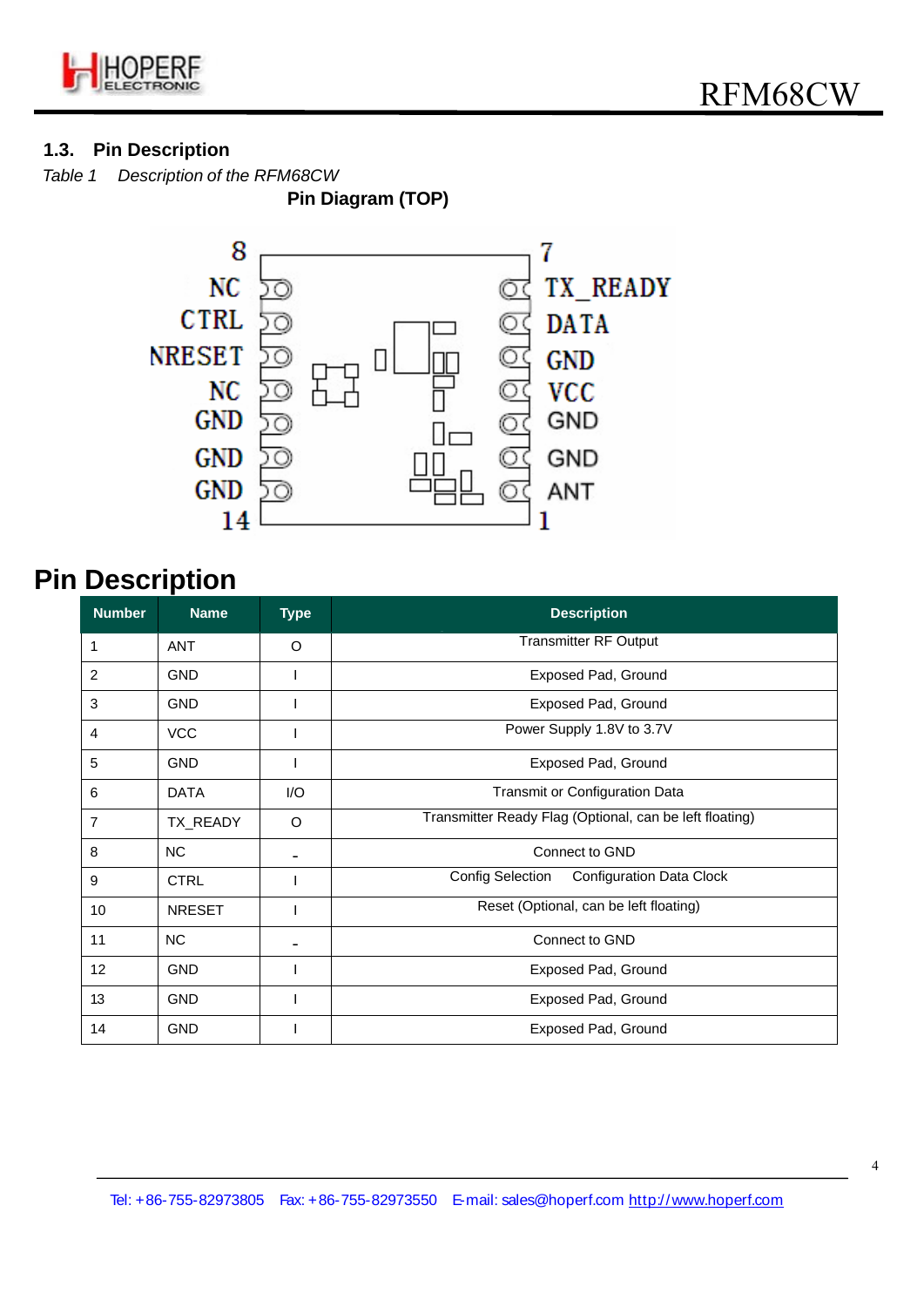

# **2. Electrical Characteristics**

#### **2.1. ESD Notice**

The RFM68CW is an electrostatic discharge sensitive device. It satisfies Class 2 of the JEDEC standard JESD22-A114-B (human body model) on all pins.



# **2.2. Absolute Maximum Ratings**

Stresses above the values listed below may cause permanent device failure. Exposure to absolute maximum ratings for extended periods may affect device reliability.

#### *Table 2 Absolute Maximum Ratings*

| <b>Symbol</b> | <b>Description</b>   | <b>Min</b> | <b>Max</b> | <b>Unit</b>  |
|---------------|----------------------|------------|------------|--------------|
| VDDmr         | Supply Voltage       | $-0.5$     | 3.9        | ٧            |
| Tmr           | Temperature          | -55        | 115        | $^{\circ}$ C |
| Tjunc         | Junction Temperature | -55        | 125        | $^{\circ}$ C |
| <b>Tstor</b>  | Storage Temperature  | -55        | 150        | $^{\circ}$ C |

### **2.3. Operating Range**

Operating ranges define the limits for functional operation and the parametric characteristics of the device as described in this section. Functionality outside these limits is not implied.

#### *Table 3 Operating Range*

| <b>Symbol</b> | <b>Description</b>                | <b>Min</b> | <b>Max</b> | <b>Unit</b>  |
|---------------|-----------------------------------|------------|------------|--------------|
| VDDop         | Supply voltage                    | 1.8        | 3.7        |              |
| Top           | Operational temperature range     | -40        | 85         | $^{\circ}$ C |
| Clop          | Load capacitance on digital ports |            | 25         | pF           |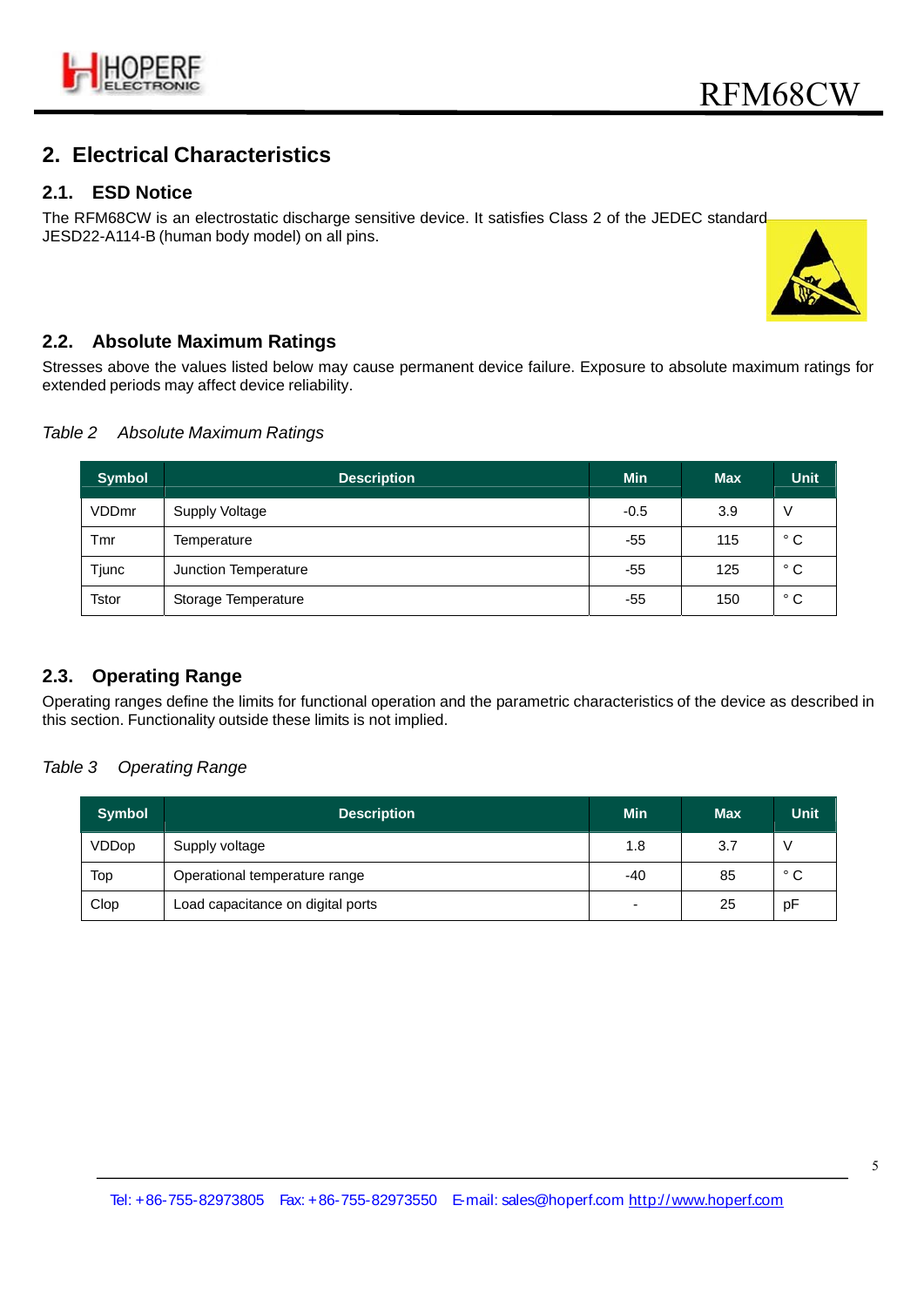

# **2.4. Electrical Specifications**

The table below gives the electrical specifications of the transmitter under the following conditions: Supply voltage = 3.3 V, temperature =  $25 \text{ °C}$ ,  $f_{XOSC}$  =  $26 \text{ MHz}$ ,  $f_{RF}$  = 915 MHz, 2-FSK modulation with Fdev=+/-10 kHz, bit rate = 10 kbit/s and output power = +10 dBm terminated in a matched 50 Ohm impedance, unless otherwise specified.

#### *Table 4 Transmitter Specifications*

| <b>Symbol</b>              | <b>Description</b>                                     | <b>Conditions</b>                                                 | <b>Min</b>                                         | <b>Typ</b>                        | <b>Max</b>                             | <b>Unit</b>                          |
|----------------------------|--------------------------------------------------------|-------------------------------------------------------------------|----------------------------------------------------|-----------------------------------|----------------------------------------|--------------------------------------|
| <b>Current Consumption</b> |                                                        |                                                                   |                                                    |                                   |                                        |                                      |
| <b>IDDSL</b>               | Supply current in Sleep mode                           |                                                                   | $\overline{a}$                                     | 0.5                               | 1                                      | μA                                   |
| IDDT_315                   | Supply current in Transmit mode<br>at 315 MHz*         | RFOP=+10dBm 50% OOK<br>RFOP=+10dBm FSK<br>RFOP=0dBm<br><b>FSK</b> | $\overline{a}$<br>$\overline{a}$<br>$\blacksquare$ | 11<br>15<br>9                     | $\overline{a}$<br>$\overline{a}$<br>ä, | mA<br>mA<br>mA                       |
| IDDT_915                   | Supply current in Transmit mode<br>at 915 MHz*         | RFOP=+10dBm FSK<br>RFOP=0dBm<br><b>FSK</b>                        | $\overline{a}$                                     | 17.5<br>10.5                      | $\overline{a}$                         | mA<br>mA                             |
|                            | <b>RF and Baseband Specifications</b>                  |                                                                   |                                                    |                                   |                                        |                                      |
| <b>FBAND</b>               | <b>Operation Frequency Bands</b>                       | Band0, For 315MHz Module                                          | 312                                                |                                   | 380                                    | <b>MHz</b>                           |
|                            |                                                        | Band0, For 433MHz Module                                          | 380                                                |                                   | 450                                    | <b>MHz</b>                           |
|                            |                                                        | Band0, For 868MHz Module                                          | 860                                                |                                   | 870                                    | <b>MHz</b>                           |
|                            |                                                        | Band1, For 915MHz Module                                          | 902                                                |                                   | 928                                    | <b>MHz</b>                           |
| <b>FDA</b>                 | Frequency deviation, FSK                               |                                                                   | 10                                                 | L.                                | 200                                    | <b>kHz</b>                           |
| <b>BRF</b>                 | Bit rate, FSK                                          | Permissible Range                                                 | 0.5                                                | L.                                | 100                                    | kbps                                 |
| <b>BRO</b>                 | Bit rate, OOK                                          | Permissible Range                                                 | 0.5                                                | $\blacksquare$                    | 10                                     | kbps                                 |
| OOK B                      | <b>OOK Modulation Depth</b>                            |                                                                   | $\mathbf{r}$                                       | 45                                | $\blacksquare$                         | dB                                   |
| <b>RFOP</b>                | RF output power in 50 Ohms<br>in either frequency band | <b>High Power Setting</b><br>Low Power Setting*                   | $\overline{7}$<br>-3                               | 10<br>$\Omega$                    | $\blacksquare$<br>÷,                   | dBm<br>dBm                           |
| <b>RFOPFL</b>              | RF output power flatness                               | From 315 to 380 MHz, 50 Ohms load                                 | ÷,                                                 | $\overline{2}$                    | $\blacksquare$                         | dB                                   |
| <b>DRFOPV</b>              | Variation in RF output power with<br>supply voltage    | 2.5 V to 3.3 V<br>1.8 V to 3.7 V                                  | ä,                                                 |                                   | 3<br>$\overline{7}$                    | dB<br>d <sub>B</sub>                 |
| <b>PHN</b>                 | Transmitter phase noise                                | At offset:<br>100 kHz<br>350 kHz<br>550 kHz<br>1.15 MHz           | ÷,<br>$\overline{a}$<br>ä,<br>ä,                   | $-82$<br>$-92$<br>$-96$<br>$-103$ | $-76$<br>$-81$<br>-91<br>$-101$        | dBc/Hz<br>dBc/Hz<br>dBc/Hz<br>dBc/Hz |
| STEP 22                    | RF frequency step                                      | $FXOSC = 24 MHz$ , for 315MHz module                              | $\blacksquare$                                     | 1.46484                           | $\blacksquare$                         | kHz                                  |
| STEP_26                    | RF frequency step                                      | $FXOSC = 26MHz$ , for 433,868MHz<br>module                        | $\overline{a}$                                     | 1.58691                           | $\blacksquare$                         | kHz                                  |
| STEP_26                    | RF frequency step                                      | FXOSC = 26MHz, for 915MHz module                                  |                                                    | 3.17383                           | $\blacksquare$                         | kHz                                  |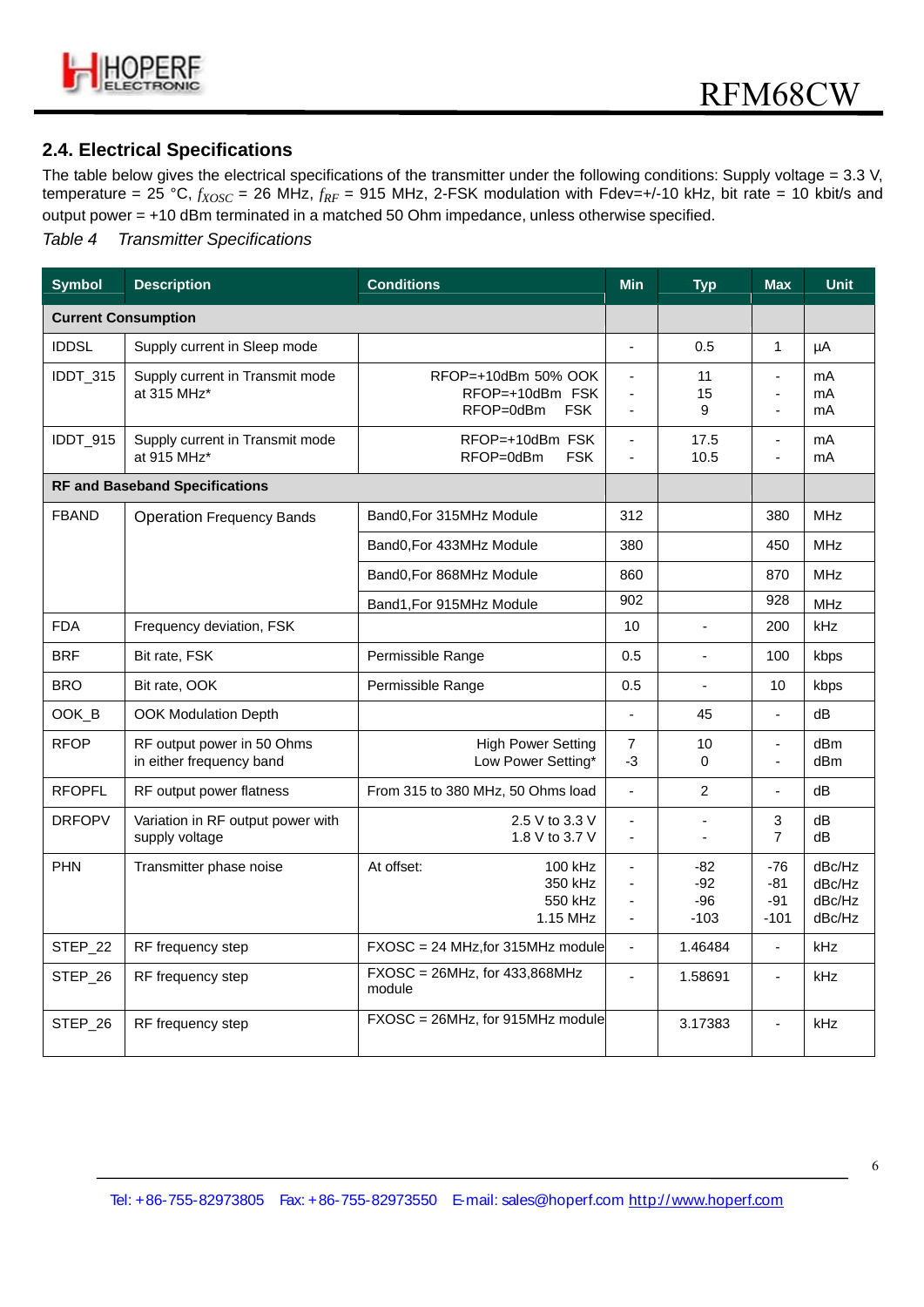

| <b>Symbol</b>                | <b>Description</b>                      | <b>Conditions</b>                              | <b>Min</b> | <b>Typ</b>           | <b>Max</b>     | <b>Unit</b>              |
|------------------------------|-----------------------------------------|------------------------------------------------|------------|----------------------|----------------|--------------------------|
| <b>FXOSC</b>                 | <b>Crystal Oscillator Frequency</b>     | For 315MHz Module<br>For 433,868,915MHz Module |            | 24<br>26             |                | <b>MHz</b><br><b>MHz</b> |
| <b>DFXOSC</b>                | Frequency Variation of the XOSC         | No crystal contribution                        |            |                      | $+/-25$        | ppm                      |
| <b>Timing Specifications</b> |                                         |                                                |            |                      |                |                          |
| TS_TR                        | Time from Sleep to Tx mode              | XTAL dependant, with spec'd XTAL               |            | 650                  | 2000           | <b>us</b>                |
| TS HOP0                      | Channel hop time in Band 0              | 315 to 390 MHz                                 |            | 250                  | 500            | <b>US</b>                |
| TS HOP1                      | Channel hop time in Band 1              | Maximum hop of 26 MHz***                       |            | 200                  | 400            | <b>US</b>                |
| <b>TOFFT</b>                 | Timer from Tx data activity to<br>Sleep | Programmable                                   |            | $\mathfrak{p}$<br>20 |                | ms<br>ms                 |
| <b>RAMP</b>                  | PA Ramp up and down time                |                                                |            | 20                   |                | <b>us</b>                |
| <b>T START</b>               | Time before CTRL pin mode<br>selection. | Time from power on to sampling of<br>CTRL **   |            | $200$ us<br>+ TS OSC | $\blacksquare$ | ms                       |

*\* With different matching networks*

*\*\* The oscillator startup time, TS\_OSC, depends on the electrical characteristics of the crystal*

*\*\*\* From the last CTRL falling edge of the Frequency change instruction to transmitter ready (PA ramp up finished)*

# **3. Timing Characteristics**

The following table gives the operating specifications for the TWI interface of the RFM68CW.

#### *Table 5 Serial Interface Timing Specifications*

| <b>Symbol</b>      | <b>Description</b>                             | <b>Conditions</b>                           | <b>Min</b> | <b>Typ</b> | <b>Max</b> | <b>Unit</b> |
|--------------------|------------------------------------------------|---------------------------------------------|------------|------------|------------|-------------|
| $f_{\text{CTRL}}$  | <b>CTRL Clock Frequency</b>                    |                                             |            | -          | 10         | <b>MHz</b>  |
| $t_{ch}$           | <b>CTRL Clock High time</b>                    |                                             | 45         |            | ٠          | ns          |
| $t_{cl}$           | <b>CTRL Clock Low time</b>                     |                                             | 45         |            | ٠          | ns          |
| $t_{rise}$         | <b>CTRL Clock rise time</b>                    |                                             |            |            | 5          | ns          |
| $t_{fall}$         | <b>CTRL Clock Fall time</b>                    |                                             |            | -          | 5          | ns          |
| t <sub>setup</sub> | DATA Setup time                                | From Data transition to CTRL rising<br>edge | 45         |            |            | ns          |
| t <sub>hold</sub>  | DATA hold time                                 | From CTRL rising edge to DATA<br>transition | 45         |            |            | ns          |
| $t_0, t_2$         | Time at "1" on DATA during<br>Recovery command | See Figure 9 and Figure 10                  |            |            | 5          | <b>US</b>   |
| $t_1$              | Time at "0" on DATA during<br>Recovery command | See Figure 10                               | 5          |            | -          | <b>us</b>   |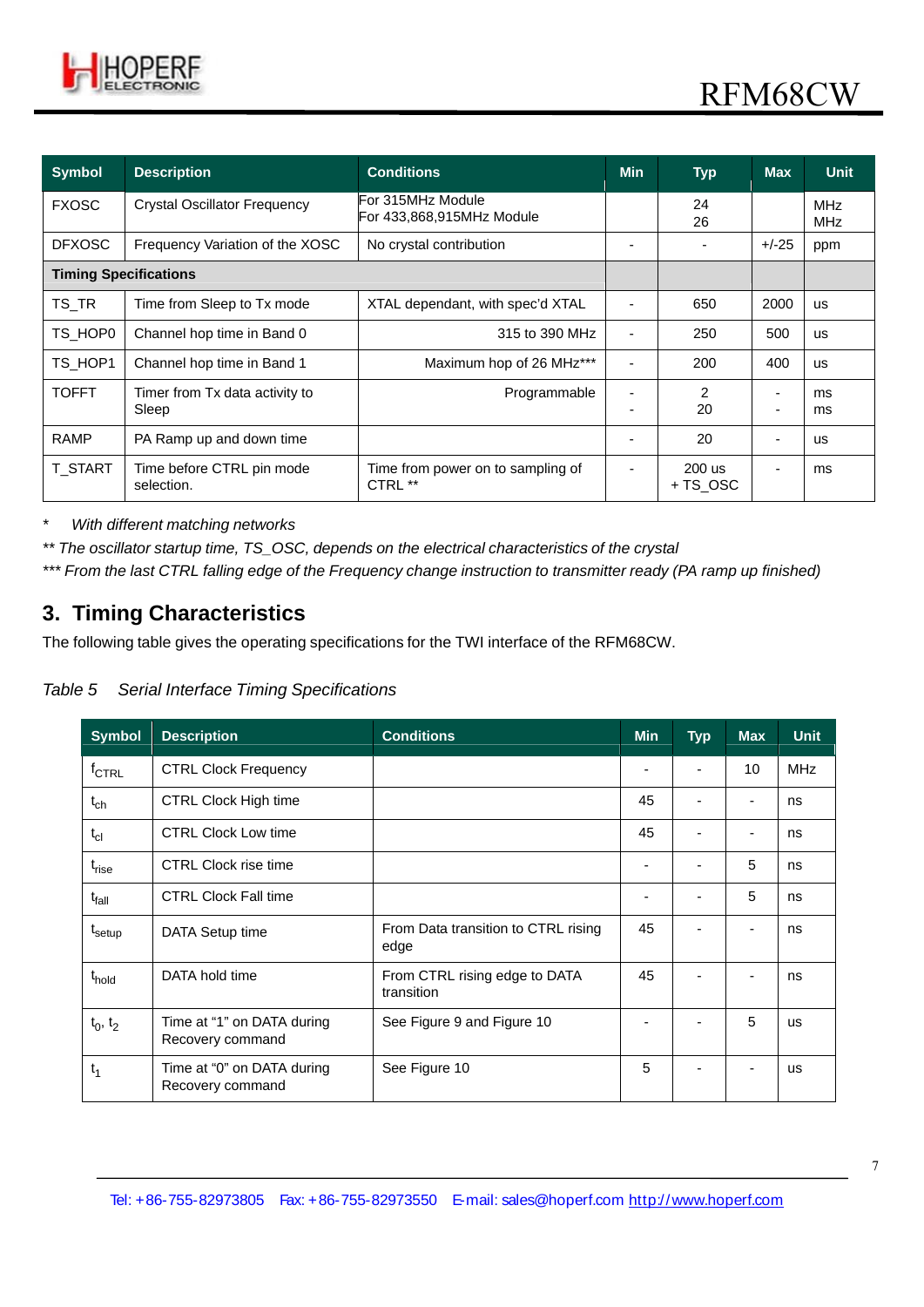

# **4. Application Modes of the RFM68CW**

Pins CTRL and DATA are used for both configuring the circuit and sending the data to be transmitted over the air. Two different modes are associated to these pins, "**Power&Go**" and "**Advanced**" modes.

#### **4.1. Transmitter Modes**

**Automatic Mode** operation is described in Figure 2. Here we see that a rising edge on the DATA pin activates the transmitter start-up process. DATA must be held high for the start-up time (TS\_TR) of the RFM68CW. During this time the RFM68CW undergoes an optimized, self-calibrating trajectory from Sleep mode to Transmit mode. Once this time has elapsed, the RFM68CW is ready to transmit. Any logical signal subsequently applied to the DATA pin is then transmitted.



*Figure 2. 'Power & Go' Mode: Transmitter Timing Operation*

The transition back to Sleep mode is managed automatically. The RFM68CW waits for TOFFT (2 or 20 ms) of inactivity on DATA before returning to Sleep mode.

In **Forced Transmit Mode** the circuit can be forced to wake up and go to TX mode by sending an APPLICATION instruction through the TWI interface, and setting the Mode bit DA(15) to '1'. Once in Transmit the circuit will transmit over the air the data stream presented on the DATA pin. The circuit will stay in transmit mode until a new APPLICATION instruction is sent with DA(15) to '0'.

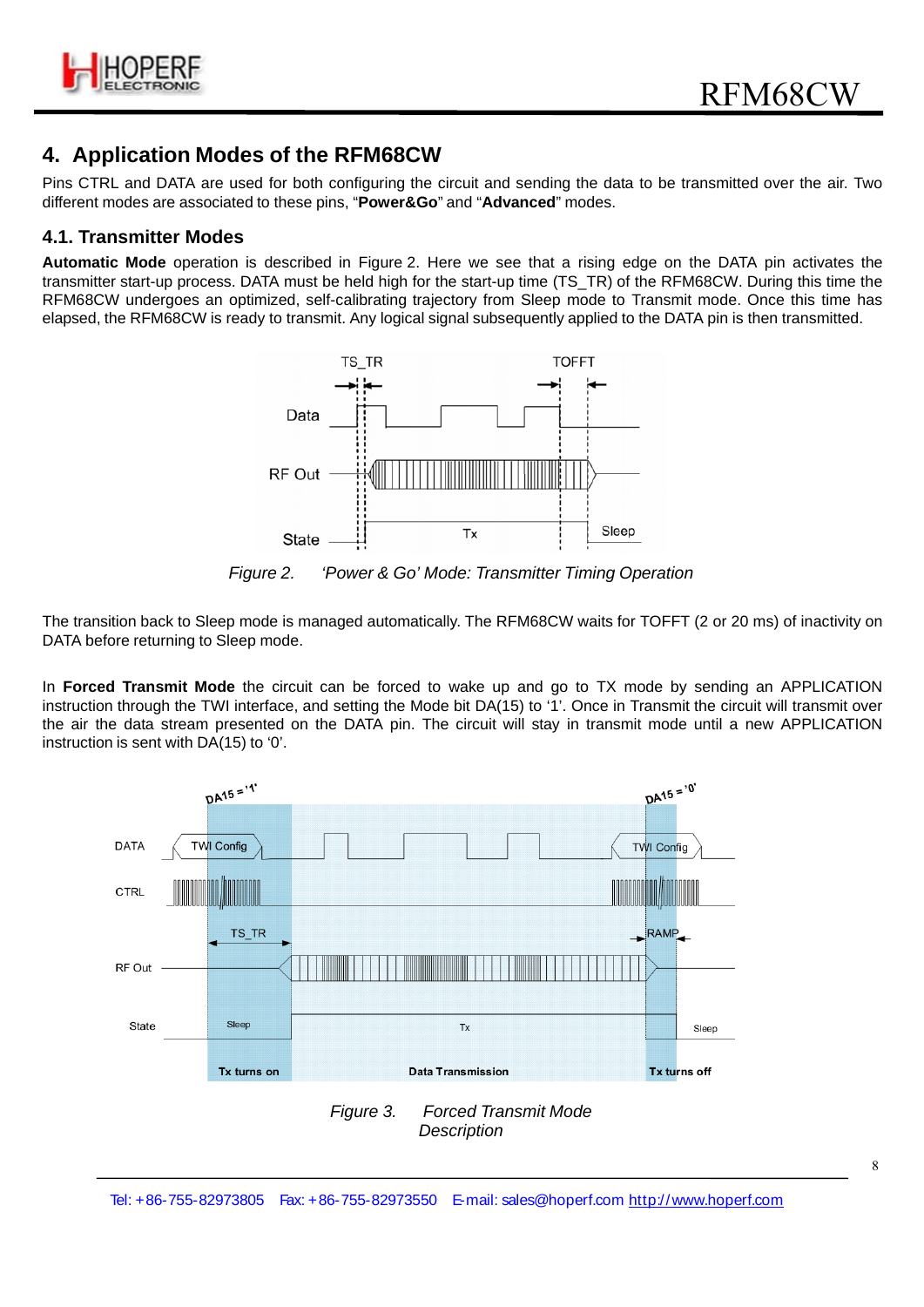

# **4.2. Mode Selection Flowchart**



*Note Advanced mode is entered only if DATA is held low during CTRL's rising edge.*

When powering up the circuit (microcontroller and RFM68CW), the logic level of the CTRL pin is sampled after T\_START, as described on Figure 5. During T\_START, the microcontroller IO driving the CTRL pin must be configured as an output, driving the CTRL pin to the desired state.

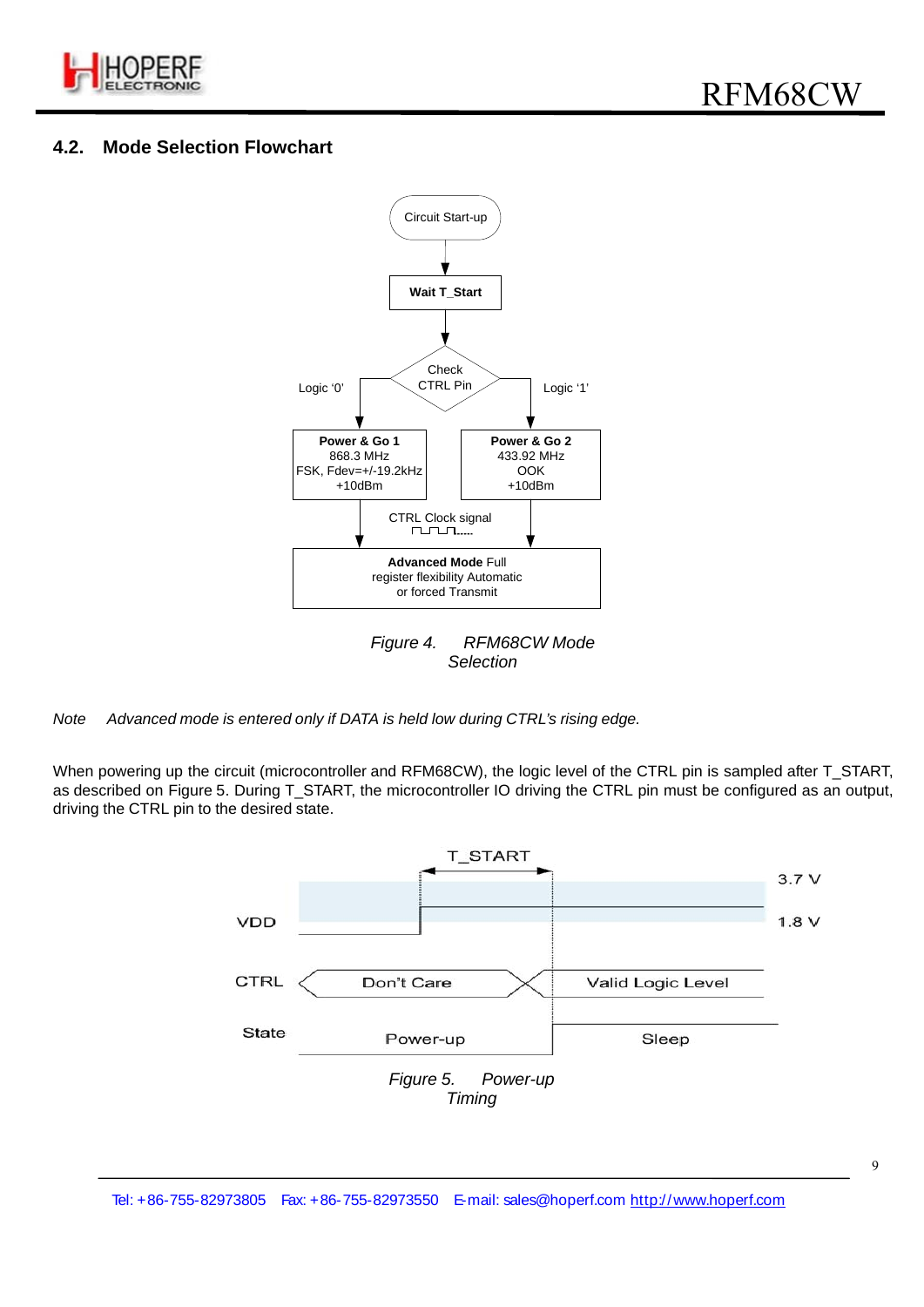

### **4.3. Application Mode: Power &Go**

The default 'Power & Go' application mode sees the RFM68CW configured as detailed in Table 6. By changing the logical state of the CTRL pin at Power-up or Reset, two distinct configuration modes can be selected. The Power & Go application modes hence permit microcontroller-less operation.

#### *Table 6 Configuration in Power & Go Mode*

| <b>CTRL Pin</b> | <b>Configuration</b>                     | <b>Mode</b> |
|-----------------|------------------------------------------|-------------|
| 'Low'           | FSK 868.3 MHz, +10 dBm, Fdev=+/-19.2 kHz | Power&Go 1  |
| 'High'          | OOK 433.92 MHz, +10 dBm                  | Power&Go 2  |

#### **4.4. Application Mode: Advanced**

#### **4.4.1. Advanced Mode: Configuration**

As described on Figure 4, Advanced mode is entered when accessing the Two Wire Interface (TWI) bus of the RFM68CW. Upon communication to the register at up to 10 MHz of clocking speed, complete flexibility on the use of the module is obtained.

Once all register settings are selected (see registers detailed description in section [5]), the RFM68CW can be used either in

Automatic mode by simply toggling the DATA pin, or in Forced Transmit mode to optimize timings for instance.

#### **4.4.2. Frequency Hopping Spread Spectrum**

**Frequency hopping** is supported in Advanced mode. After sending the data stream in the first channel, the user can send a Frequency change instruction containing the new channel frequency. The circuit will automatically ramp down the PA, lock the PLL to the new frequency, and turn the Power Amplifier back on. The user can then send his packet data on the new channel. Timings are detailed hereafter:



*Figure 6. Frequency Hopping Description*

*Notes - During any TWI access, the input of the modulator is inhibited*

*- The time between two Frequency change instructions shall be greater than TS\_HOPi*

*- FHSS modulation, as described under FCC part 15.247, is supported by the RFM68CW; also note that the large Frequency Deviation settings available on the RFM68CW make it suitable for "Digitally Modulated Systems", as described under FCC Part 15.247 (a)(2)*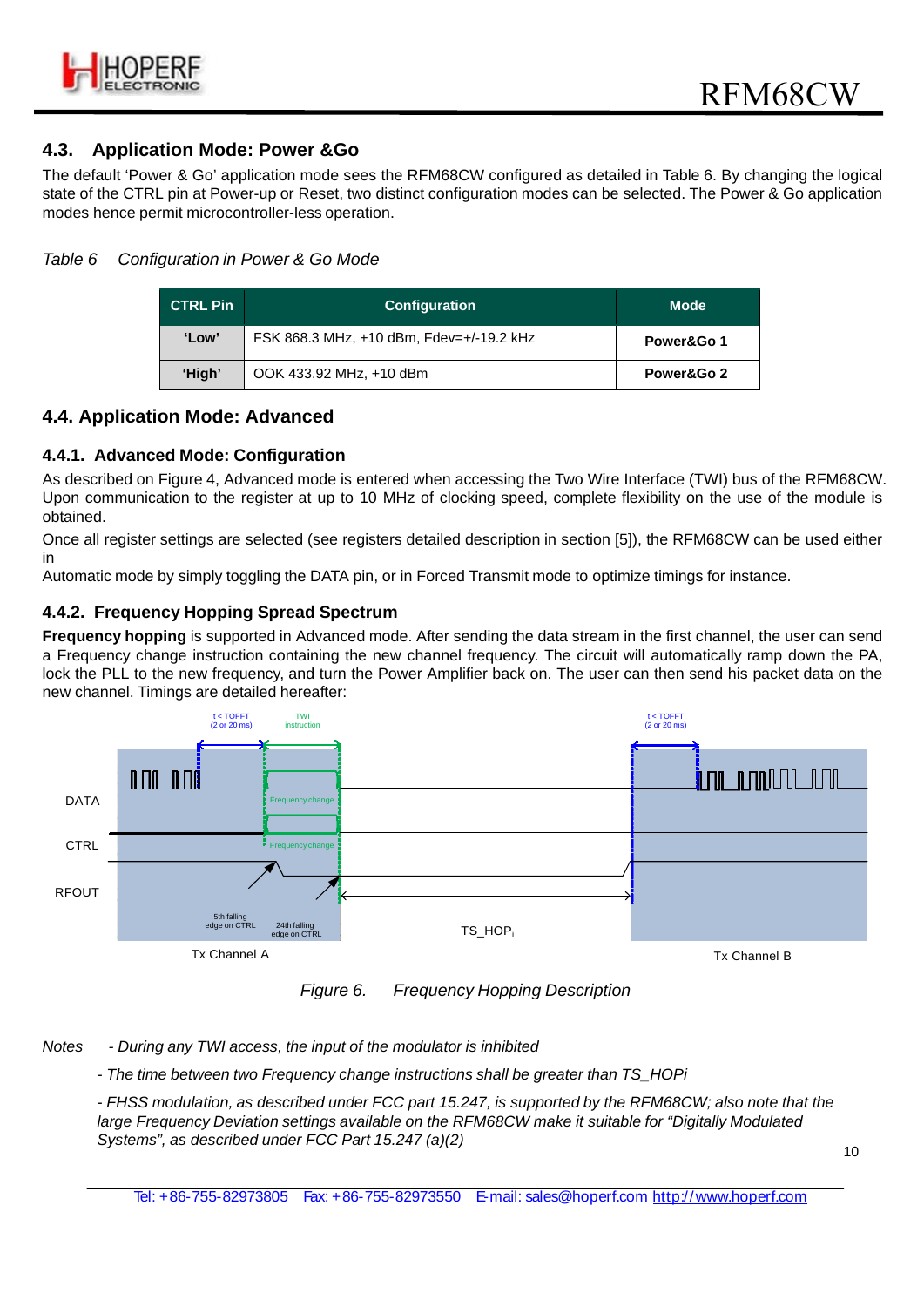

### **4.5. Frequency Band Coverage**

The RFM68CW offers several combinations or frequency references and frequency outputs, allowing for maximum flexibility and design of multi-band products:

#### *Table 7 Frequency Selection Table*

| <b>Reference</b><br><b>Frequency</b><br><b>FXOSC</b> | <b>Band Setting</b><br>DA(13) | <b>Upper / Lower</b><br><b>Frequency</b><br><b>Bounds</b> | <b>Fstep</b>                                                                               | $Frf$ &<br><b>Fdev</b> |
|------------------------------------------------------|-------------------------------|-----------------------------------------------------------|--------------------------------------------------------------------------------------------|------------------------|
| 22 MHz                                               |                               | 310 to 450 MHz                                            | $Fstep = \frac{22x10^{6}}{2^{14}} = 1.34277kHz$                                            |                        |
| 24 MHz                                               | $\Omega$                      | 312 to 450 MHz                                            | $Fstep = \frac{24x10^{6}}{2^{14}} = 1.46484kHz \left  Frf = DF(18;0) \times Fstep \right $ |                        |
| 26 MHz                                               |                               | 338 to 450 MHz                                            | $Fstep = \frac{26x10^{6}}{2^{14}} = 1.58691kHz$ $Fdev = DA(12.5) \times Fstep$             |                        |
|                                                      | 1                             | 860 to 870 MHz<br>and<br>902 to 928 MHz                   | $Fstep = \frac{26x10^6}{2^{13}} = 3.17383kHz$                                              |                        |

#### **4.6. Power Consumption**

The following typical power consumption figures are observed on the RFM68CW kits. Note that the transmitter efficiency depends on the impedance matching quality, and can be PCB design dependant. The PA matching may be different in each frequency band.

#### *Table 8 Power Consumption in Tx mode*

| <b>Frequency Band</b> | <b>Conditions</b>                                                                                           | <b>Typical Current</b><br><b>Drain</b>               |
|-----------------------|-------------------------------------------------------------------------------------------------------------|------------------------------------------------------|
| 310 to 450 MHz        | Pout=+10dBm, OOK modulation with 50% duty cycle<br>Pout=+10dBm, FSK modulation<br>Pout=0dBm, FSK modulation | $11 \text{ mA}$<br>$15 \text{ mA}$<br>$9 \text{ mA}$ |
| 860 to 870 MHz        | Pout=+10dBm, FSK modulation<br>Pout=0dBm, FSK modulation                                                    | $16.5 \text{ mA}$<br>$10 \text{ mA}$                 |
| $902$ to $928$ MHz    | Pout=+10dBm, FSK modulation<br>Pout=0dBm, FSK modulation                                                    | $17.5 \text{ mA}$<br>$10.5 \text{ mA}$               |

11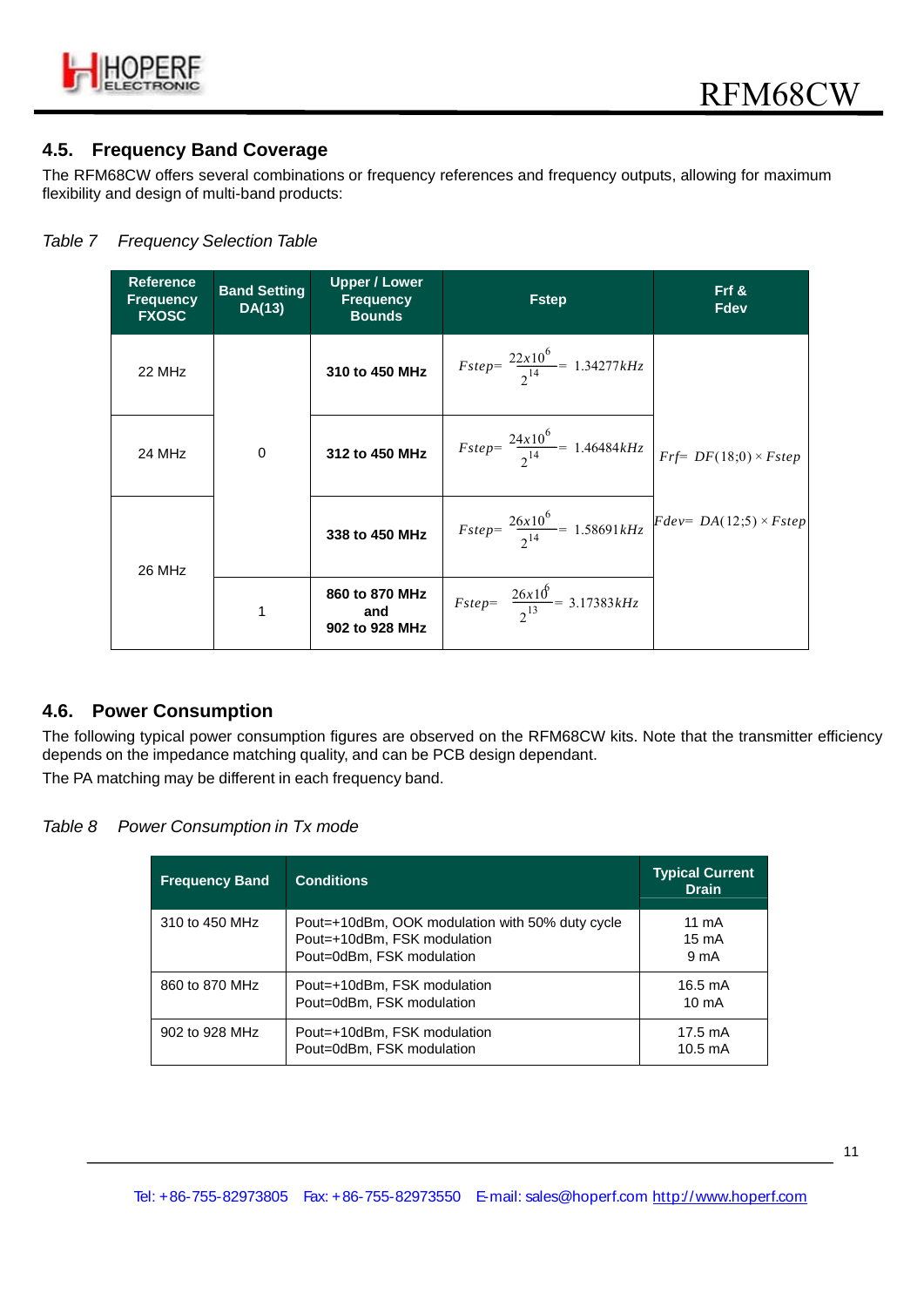

# **5. RFM68CW Configuration**

The RFM68CW has several configuration parameters which can be selected through the serial interface

# **5.1. TWI Access**

As long as CTRL is kept stable, the DATA pin is considered by the circuit as the input for the data to be transmitted over the air (Power&Go modes).

Programming of the configuration register is triggered by a rising edge on the CTRL line. Upon detection of this rising edge, the data applied to the DATA pin is accepted as register configuration information, the data bits are clocked on subsequent rising edges of the clocking signal applied to the CTRL pin. The timing for RFM68CW configuration register 'write' is shown in Figure 7. Note that, once triggered, all 24 clock cycle must be issued to the RFM68CW.





The registers may, similarly, be read using the timing of Figure 8.





The first rising edge on CTRL which initiates the ADVANCED mode must occur at least 1 ms after the circuit has been powered up or reset.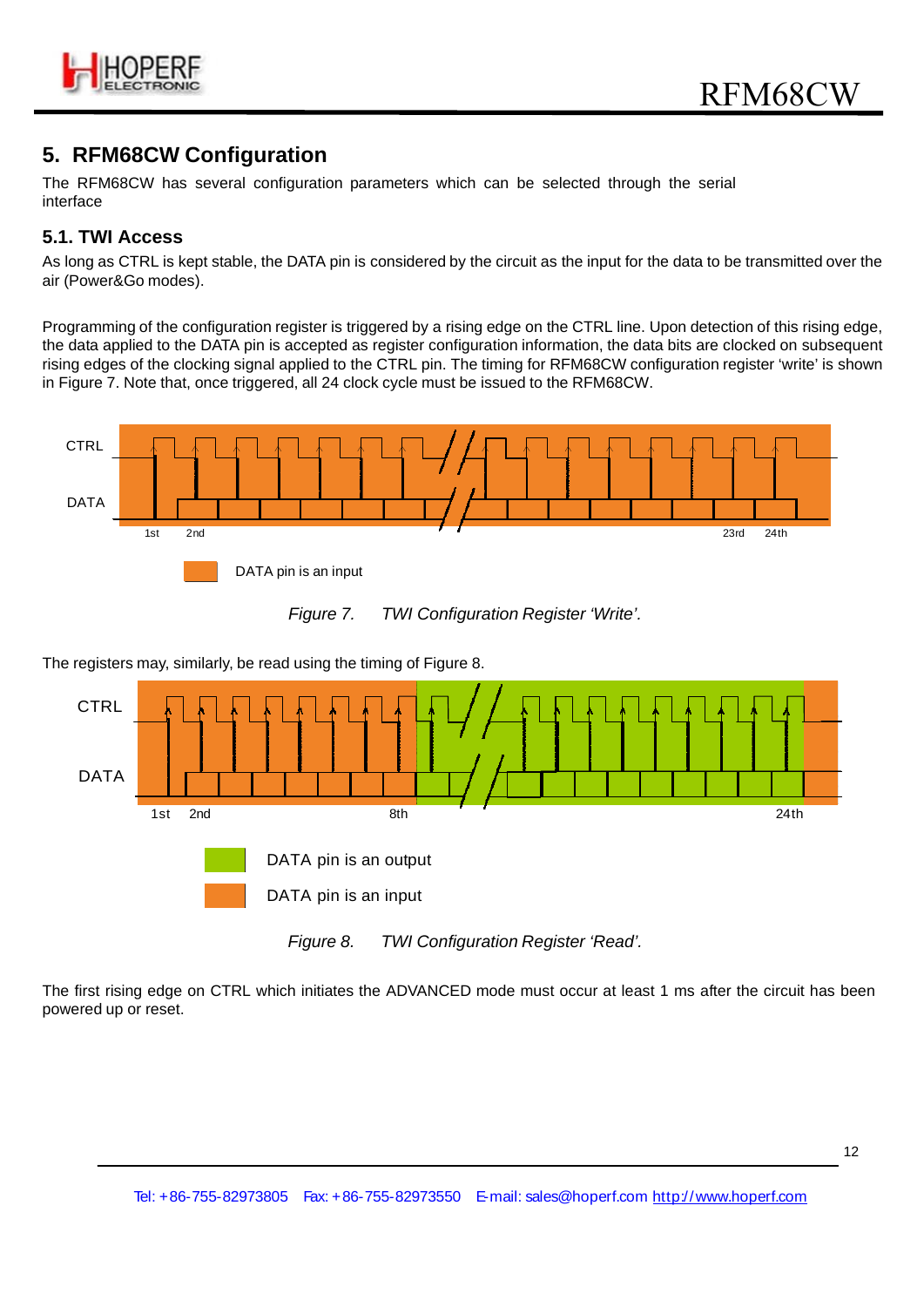

# *Table 9 TWI Instruction Table*

|                    |                                |                                 | Byte 0         |  |   |        |  |          |                                      |                             | Byte 1   |  |                              |                                     |  |          |  |  | Byte 2 |                |                 |  | <b>Instruction</b>                                                        |  |  |  |
|--------------------|--------------------------------|---------------------------------|----------------|--|---|--------|--|----------|--------------------------------------|-----------------------------|----------|--|------------------------------|-------------------------------------|--|----------|--|--|--------|----------------|-----------------|--|---------------------------------------------------------------------------|--|--|--|
|                    | 6                              | 5 <sup>5</sup>                  |                |  | 3 |        |  |          | 2 1 0 7 6 5 4                        |                             |          |  | $3 \quad 2 \quad 1$          | $0 \overline{7} 6 5 \overline{4} 3$ |  |          |  |  |        | $\overline{2}$ | $1\overline{0}$ |  |                                                                           |  |  |  |
|                    | $\mathbf{0}$<br>$\overline{0}$ | $\overline{0}$                  | $\Omega$       |  |   | (0000) |  |          |                                      |                             |          |  |                              | DA(15:0)                            |  |          |  |  |        |                |                 |  | <b>Write Application bits</b>                                             |  |  |  |
|                    | $\mathbf{0}$<br>$\Omega$       | $\overline{0}$                  |                |  | 1 |        |  |          |                                      |                             |          |  | DF(18:0)                     |                                     |  |          |  |  |        |                |                 |  | <b>Write Frequency bits</b>                                               |  |  |  |
|                    | $\mathbf{0}$<br>0              |                                 | $\Omega$       |  |   |        |  |          | (0)(0010)(0010)                      |                             |          |  |                              |                                     |  | DT(10:0) |  |  |        |                |                 |  | <b>Write</b> Test bits (pad protected)                                    |  |  |  |
|                    | $\mathbf{0}$<br>0              |                                 |                |  |   | (0011) |  | DA(15:0) |                                      |                             |          |  | <b>Read Application bits</b> |                                     |  |          |  |  |        |                |                 |  |                                                                           |  |  |  |
|                    | $\mathbf{0}$<br>1              | $\theta$                        | $\overline{0}$ |  |   | (0100) |  |          |                                      |                             |          |  |                              | DF(15:0)                            |  |          |  |  |        |                |                 |  | <b>Read the 16 least significant Frequency bits</b>                       |  |  |  |
|                    | $\mathbf{0}$<br>1              | $\Omega$                        |                |  |   | (0101) |  |          |                                      |                             | DS(12:5) |  |                              |                                     |  | DS(4:0)  |  |  |        | 16)            | DF(18:          |  | <b>Read</b> Chip version, Status and 3 most significant<br>Frequency bits |  |  |  |
|                    | $\mathbf{0}$                   |                                 | $\Omega$       |  |   | (0110) |  |          |                                      |                             |          |  |                              | DS(28:13)                           |  |          |  |  |        |                |                 |  | <b>Read Bist signature</b>                                                |  |  |  |
|                    | $\mathbf{0}$                   | (0111)<br>(1111)(1)<br>DT(10:0) |                |  |   |        |  |          | <b>Read Test bits</b>                |                             |          |  |                              |                                     |  |          |  |  |        |                |                 |  |                                                                           |  |  |  |
| $\mathbf{1}$<br>X. |                                |                                 |                |  |   |        |  |          | <b>Discarded, not an instruction</b> |                             |          |  |                              |                                     |  |          |  |  |        |                |                 |  |                                                                           |  |  |  |
|                    | All 1                          |                                 |                |  |   |        |  |          |                                      | <b>Recovery instruction</b> |          |  |                              |                                     |  |          |  |  |        |                |                 |  |                                                                           |  |  |  |

*Notes - The first "0" transmitted to the RFM68CW is required to initialize communication*

*- The following 3 bits (highlighted in blue) determine the type of instruction*

*- The forthcoming bits (highlighted in green) define a protection pattern; any error in these bits voids the instruction*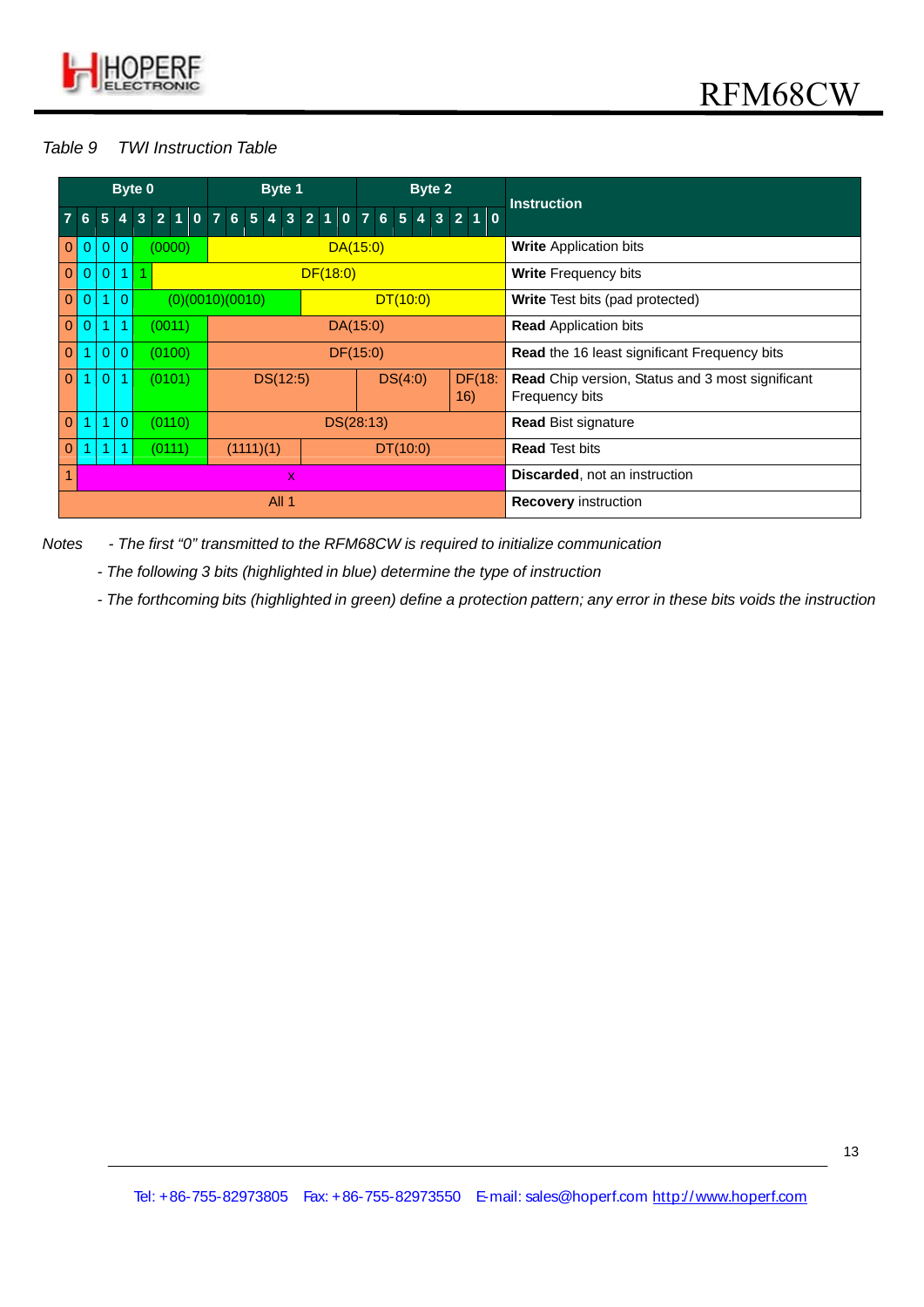

# **5.2. APPLICATION Configuration Parameters**

| <b>Name</b>  | <b>Number</b> | <b>Description</b>                                                                                             | <b>Power</b><br>&Go 1             | <b>Power</b><br><b>&amp;Go 2</b> |
|--------------|---------------|----------------------------------------------------------------------------------------------------------------|-----------------------------------|----------------------------------|
| Mode         | DA(15)        | Mode:<br>$0 \rightarrow$ Automatic mode<br>1 $\rightarrow$ Forced transmit mode                                |                                   | $\Omega$                         |
| Modul        | DA(14)        | Modulation scheme:<br>$0 \rightarrow FSK$<br>$1 \rightarrow$ OOK                                               | $\mathbf 0$                       | 1                                |
| Band         | DA(13)        | Band 0, 310 to 450 MHz<br>Band 1, 860 to 870 MHz and 902 to 928 MHz                                            | $\mathbf{1}$                      | 0                                |
| Fdev         | DA(12:5)      | RF Frequency deviation in FSK mode only<br>See Table 7 for details                                             | 0x06<br>$Fdev =$<br>$+/-19.2$ kHz | Unused                           |
| Pout         | DA(4)         | Output power range:<br>$0 \rightarrow 0$ dBm<br>$1 \rightarrow 10$ dBm                                         | 1                                 | 1                                |
| <b>TOFFT</b> | DA(3)         | Period of inactivity on DATA before<br>RFM68CW enters Sleep mode in Automatic<br>mode:<br>$0 \rightarrow 2$ ms | $\Omega$                          | 1                                |
| <b>RES</b>   | DA(2:0)       | Reserved                                                                                                       | 100                               | 100                              |

| Table 10 APPLICATION Configuration Parameters |
|-----------------------------------------------|
|                                               |

*Note All changes to the APPLICATION parameters must be performed when the device is in Sleep mode, with the exception of DA(15). Mode can be sequentially written to "1", and then "0" while the device is in Transmit mode, to speed up the turn off process and circumvent the TOFFT delay.*

# **5.3. FREQUENCY Configuration Parameters**

| <b>Name</b> | <b>Number</b> | <b>Description</b>                                           | <b>Power</b><br>&Go 1                                            | <b>Power</b><br>&Go 2                                     |
|-------------|---------------|--------------------------------------------------------------|------------------------------------------------------------------|-----------------------------------------------------------|
| Frf         |               | DF(18:0)   RF operating frequency<br>See Table 7 for details | 0x42CAD<br>$Frf = 868.3 \text{ MHz}$<br>With 26 MHz<br>reference | 0x42C1C<br>$Frf = 433.92$ MHz<br>With 26 MHz<br>reference |

*Table 11 FREQUENCY Configuration Parameters*

If done in Sleep mode, the Frequency change instruction will be applied next time the RFM68CW is turned on. If Frequency change occurs during transmission, the automated Frequency Hopping sequence described in section [4.4.2] will take place.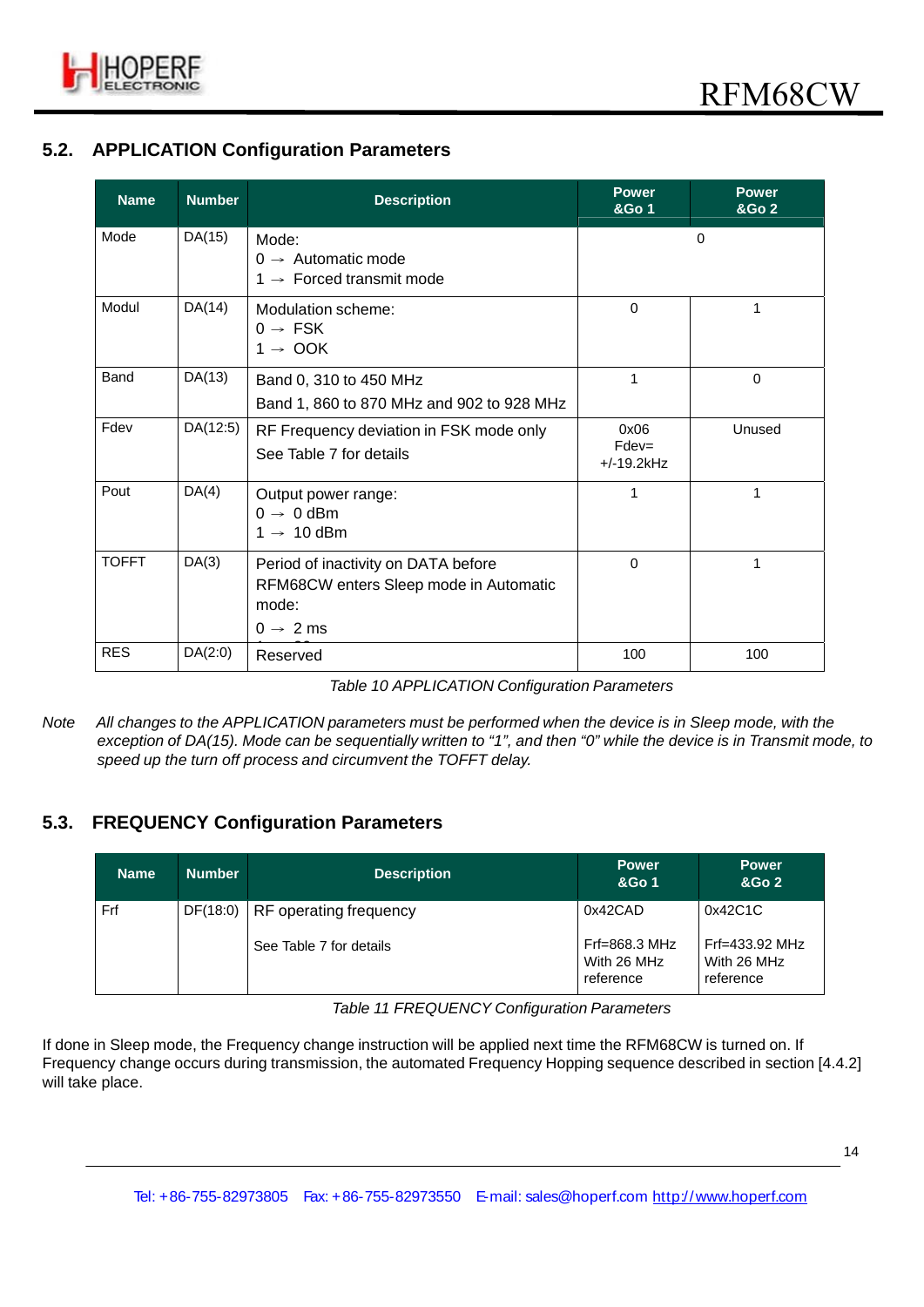

#### **5.4. Test Parameters (internal)**

Ten Test bits DT(9:0) exist in the RFM68CW. They are only use for the industrial test of the device, and therefore they are pad protected. It means that their value cannot be modified without applying a specific logical level to some of the RFM68CW pads during a write access.

#### **5.5. Status Parameters**

DS(12:5) are read-only bits, organized as follows:

| <b>Name</b>     | Number    | <b>Description</b>         | <b>Default</b><br><b>Advanced</b><br><b>Mode</b> | <b>Power</b><br>&Go 1 | <b>Power</b><br><b>&amp;Go 2</b> |
|-----------------|-----------|----------------------------|--------------------------------------------------|-----------------------|----------------------------------|
| <b>RES</b>      | DS(28:13) | Reserved                   | ۰                                                |                       |                                  |
| Chip<br>Version | DS(12:5)  | Chip identification number | "0001 0001" --> V1A                              |                       |                                  |
| <b>RES</b>      | DS(4:0)   | Reserved                   | ٠                                                |                       |                                  |

*Table 12 Status Read-Only Parameters*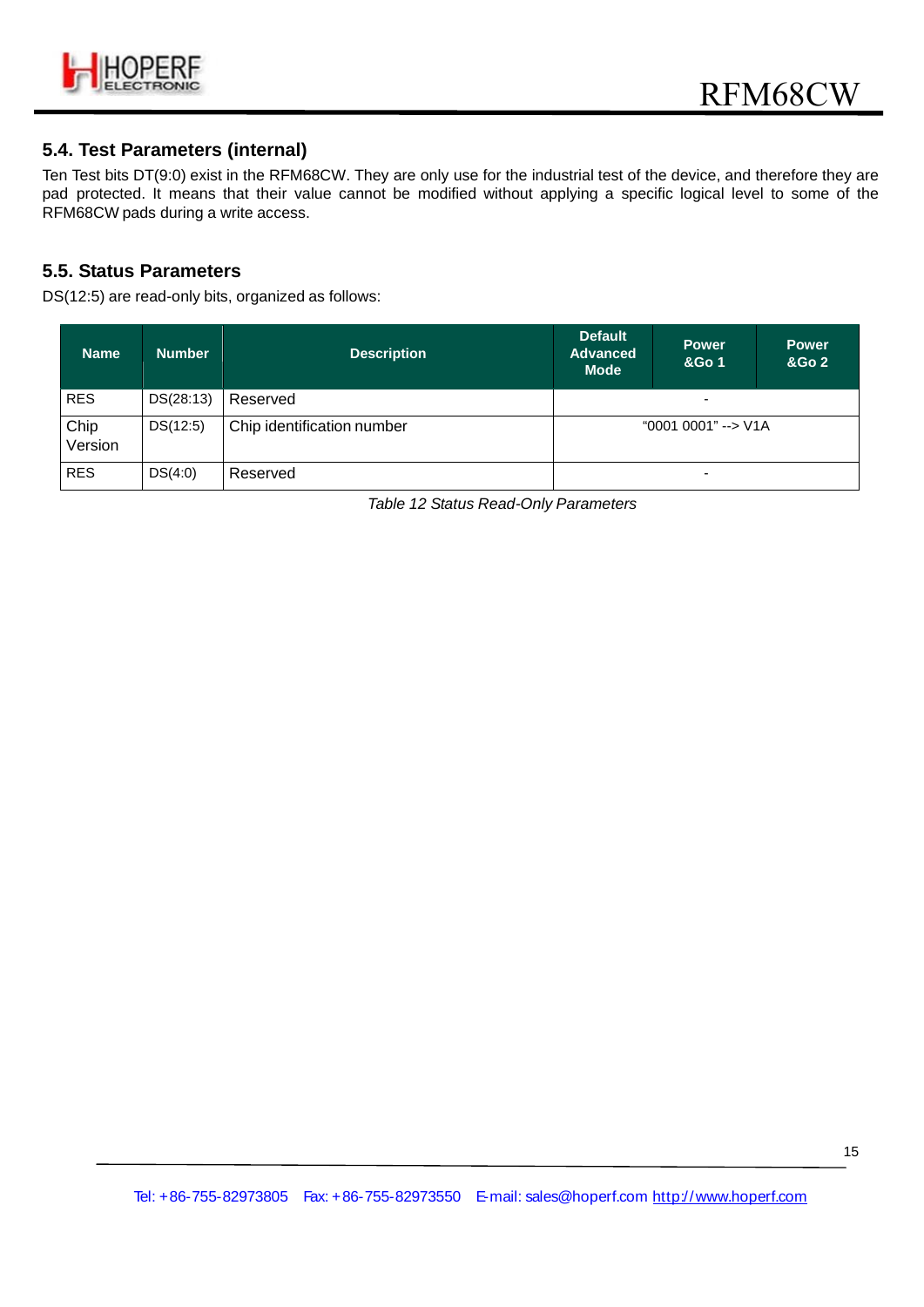

#### **5.6. Recovery Command**

In the event of spurious activity (less than 24 clock cycles received) on the CTRL pin, control over the TWI interface can be recovered in two possible ways:



*Figure 10. Pulsed Recovery Command*

- *Notes If t2 < 5 us, the RFM68CW will not turn into Tx mode during the recovery command (if not previously in Tx mode) - If t1 < 5 us, with t0 > 5 us, the RFM68CW will not turn into Tx mode in the second scenario of recovery command*
	- *During the Pulsed recovery command, t0 timing does not have any upper limit*
	- *If t1 or t2 exceeds 5us, the recovery command will still be successful, but the transmitter will momentarily turn on*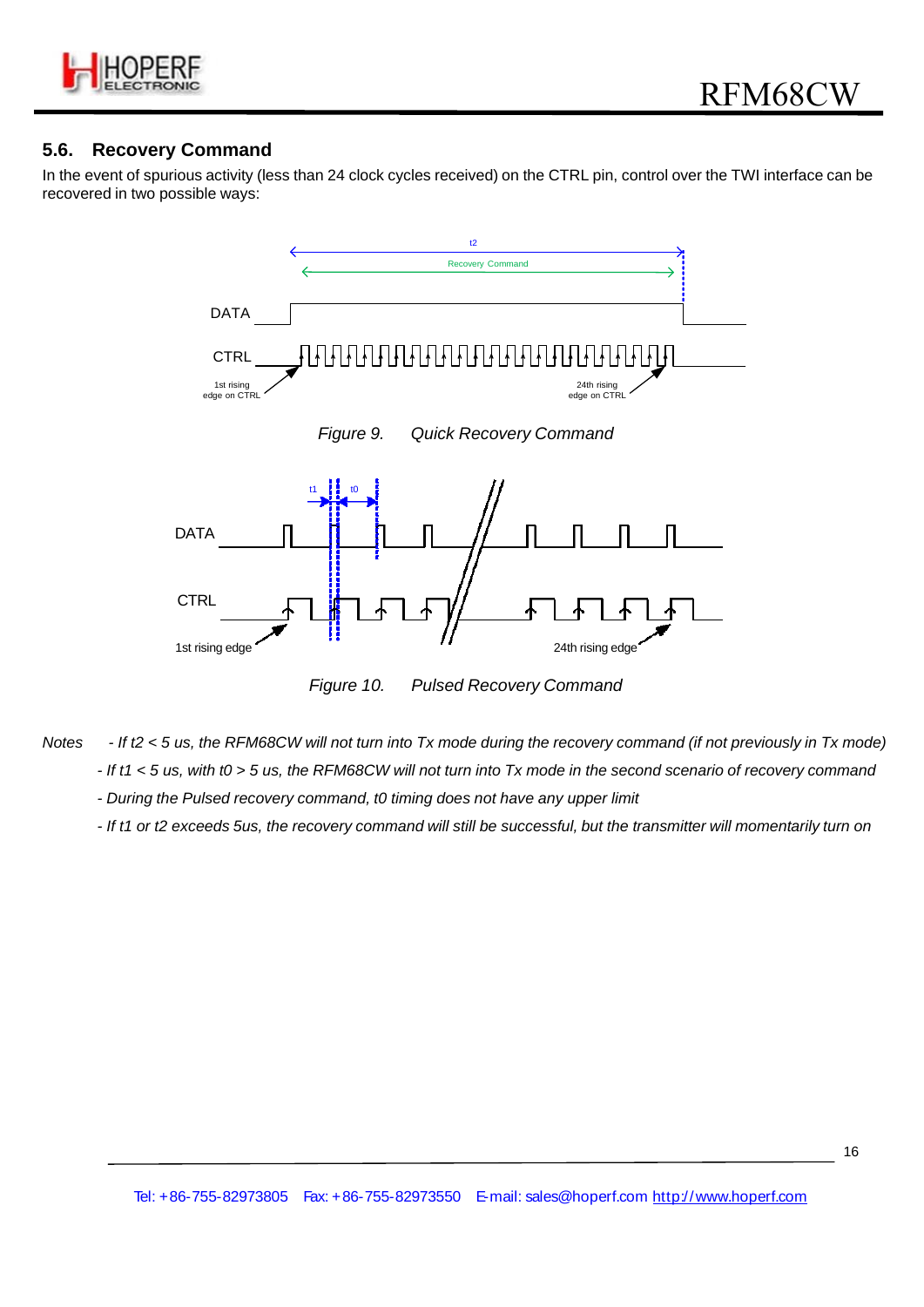

# **6. Application Information**

# **6.1. Reference Design**



*Figure 11:Typical Application Schematic*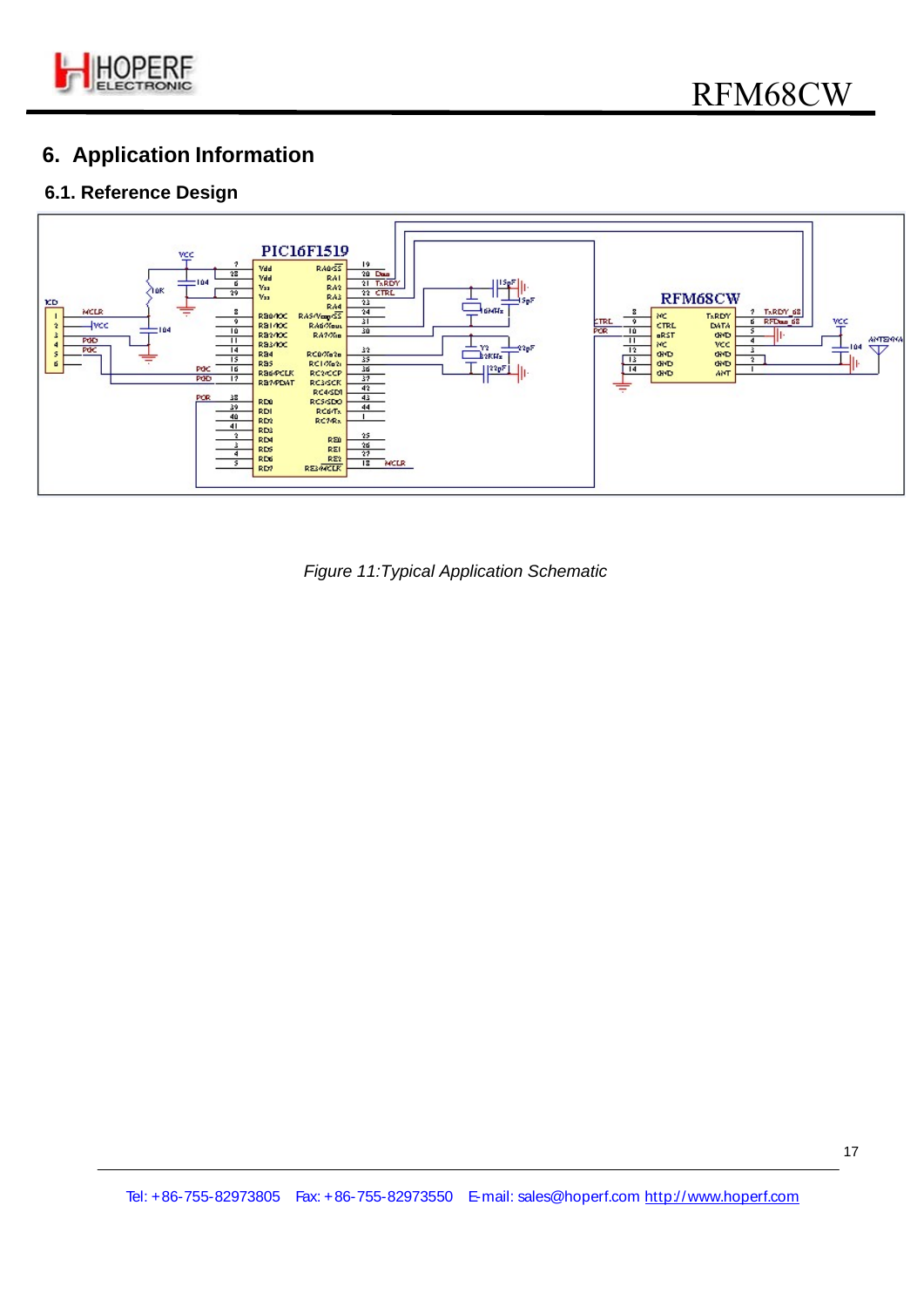

#### **6.2. NRESET Pin**

When required, the pin NRESET can be controlled externally, to allow for:

 either a delayed Power On Reset (POR) cycle of the RFM68CW, allowing for the companion micro to reset and assign its

port directions. This is achieved by connecting a R/C time constant to the NRESET pin.

 or an On-the-go Reset of the RFM68CW at any moment in time, if required by the application. This is achieved by pulling

the NRESET pin low for more than 100 microseconds, then releasing it to high impedance (normal termination).

### **6.3. TX\_READY Pin**

For timing critical applications, TX, READY pin can be useful to know precisely when the transmitter is ready for operation, and therefore save energy. To this end, TX\_READY can optionally be connected to inform the companion device that the PA ramp up phase has been terminated, hence the RFM68CW is ready for data transmission.

#### **6.4. Low Power Optimization**

The RFM68CW is designed to reduce the cost of the RF transmitter functionnality. To this end, a single DATA signal can be enough to operate the transmitter, in any of the two Power & Go modes. In this situation, TS\_START and TOFFT timings, tabulated in Section 2.4, must be respected, leading to significant periods of time during which the transmitter is On and no valuable information is transmitted.

For more demanding applications where energy usage is critical, the RFM68CW offers hardware and software support to accurately control the transmitter On time, and therefore save energy:

#### **6.4.1. 2 Connections: CTRL, DATA**

If the two signals of the TWI interface can be controlled by the host microcontroller, Tx On time can be accurately controlled as follows:

- At the device turn on, instead of waiting for TS\_TR (2ms max, but very XTAL dependant), the status flag TX\_READY
- can be polled on the TWI interface. As soon as the TX\_READY flag is set, the microcontroller can start toggling DATA to transmit the useful packet. This method is valid in both Forced Tx and Automatic modes.
- At the device turn off, instead of waiting for TOFFT (2 or 20ms), the user can immediately turn off the transmitter after
- the transmission of packet, assuming that the Forced Transmit mode was selected.

#### **6.4.2. 3 Connections: CTRL, DATA, TX\_READY**

In applications where the number of connections between the microcontroller and the RF module is less critical, TX\_READY pin can be connected to either a GPIO port, or an external interrupt port of the micro. The two optimizations described in the former subsection will also be possibl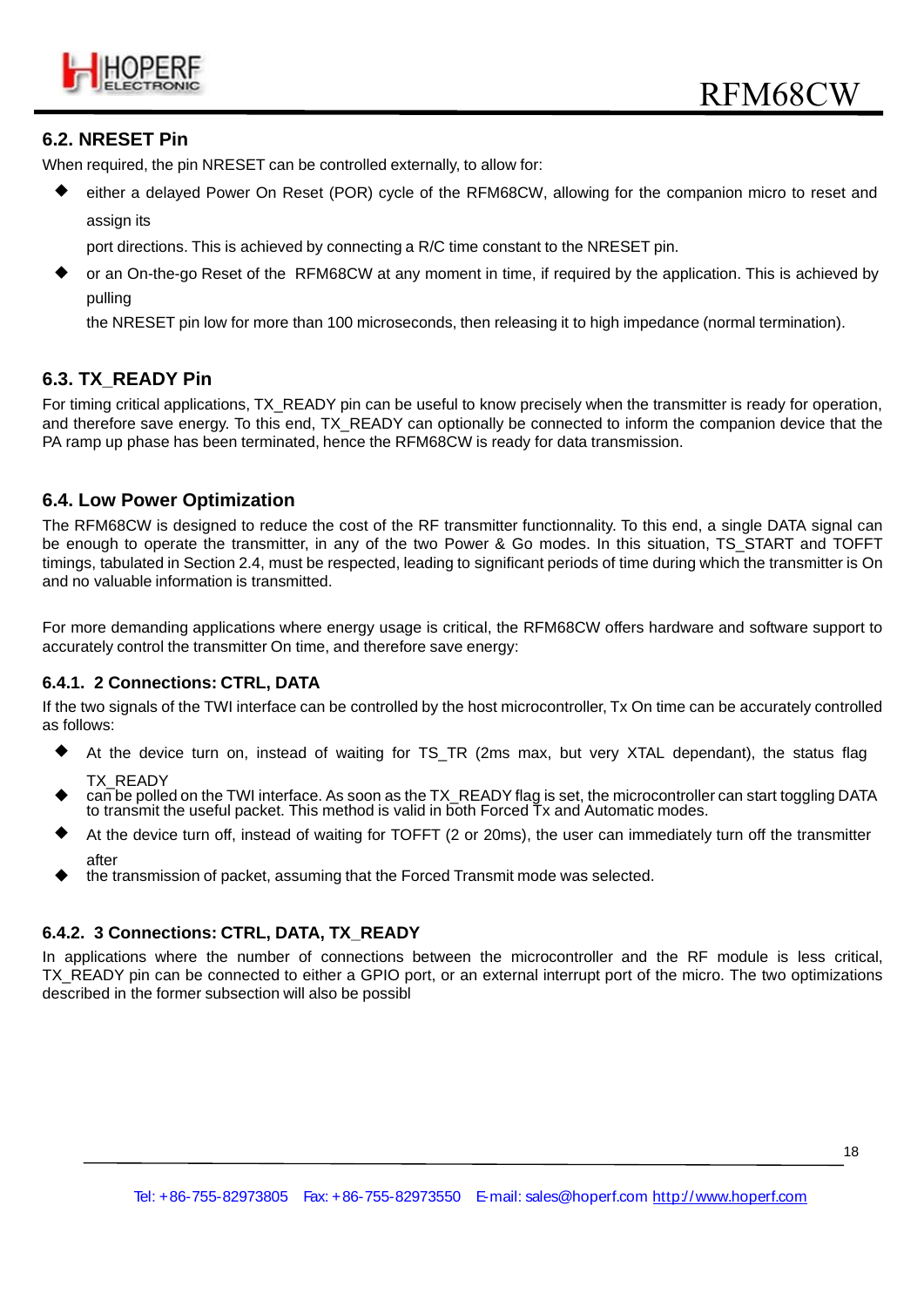

# **7. Packaging Information**

# **7.1. S2 Package Outline Drawing**



*Figure 12: S2 Package Outline Drawing*